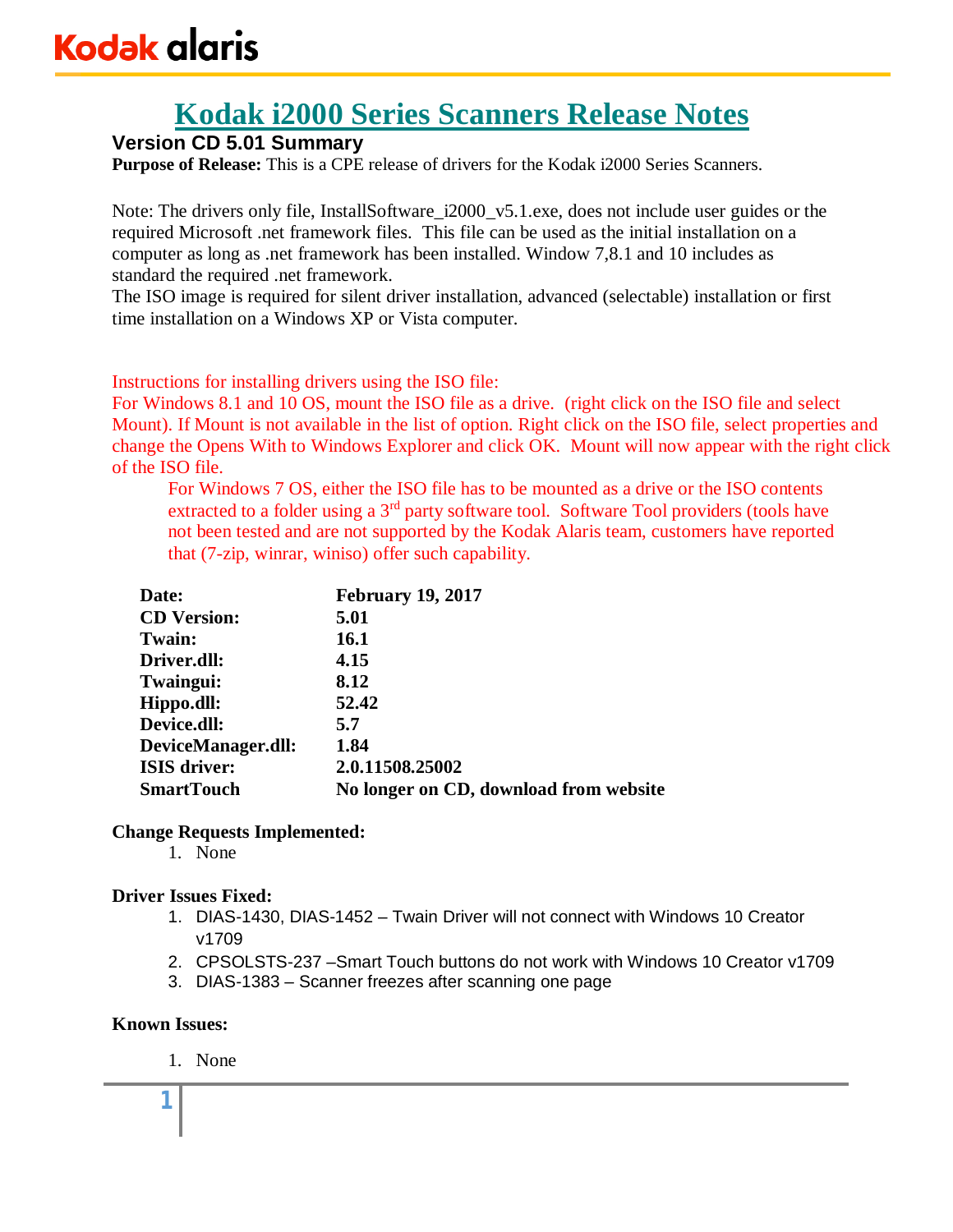# **Kodak i2000 Series Scanners Release Notes**

# **Version CD 4.18 Summary**

**Purpose of Release:** This is a CPE release of drivers for the Kodak i2000 Series Scanners. Note: When installing a Kodak i2000 scanner on a host PC for the first time the Full Install CD (shipped with the scanner) must be used. If the InstallSoftware\_v2.xx.exe driver installer is used for a new installation the Kodak Smart Touch application will not be installed. The InstallSoftware\_v2.xx.exe may be used to update a host PC that used an Install CD Version 1.xx for its first install.

Instructions for installing drivers using the ISO file:

For Windows 8.1 and 10 OS, mount the ISO file as a drive. (right click on the ISO file and select Mount). If Mount is not available in the list of option. Right click on the ISO file, select properties and change the Opens With to Windows Explorer and click OK. Mount will now appear with the right click of the ISO file.

For Windows 7 OS, either the ISO file has to be mounted as a drive or the ISO contents extracted to a folder using a  $3<sup>rd</sup>$  party software tool. Software Tool providers (tools have not been tested and are not supported by the Kodak Alaris team, customers have reported that (7-zip, winrar, winiso) offer such capability.

| 4.18              |                                                                                                      |
|-------------------|------------------------------------------------------------------------------------------------------|
| 14.8              |                                                                                                      |
| 4.13              |                                                                                                      |
| 8.6               |                                                                                                      |
| 52.42             |                                                                                                      |
| 5.6               |                                                                                                      |
|                   |                                                                                                      |
| 2.0.11508.25002   |                                                                                                      |
| No longer on CD   |                                                                                                      |
| No longer bundled |                                                                                                      |
| No longer bundled |                                                                                                      |
|                   | <b>September 11, 2017</b><br>DeviceManager.dll: 1.82<br><b>Flatbeda4/bundle:</b><br>Flatbeda3/bundle |

# **Change Requests Implemented:**

- 1. DIAS-1225 –Remove SmartTouch from installation media
- 2. DIAS-1226 –Remove Capture Pro LE from installation media
- 3. DIAS-1284 –Update Installer with link to Smart Touch and Capture Pro LE internet downloadable files.
- 4. DIAS-1136 –Many Changes to Automatic Rotation to support credit card scanning which are dark and have limited text printed on them
- 5. DIAS-1193 -Remove OmniPage/PaperPort from installation CD

# **Driver Issues Fixed:**

1. DIAS-1198 Address a Citrix connectivity issue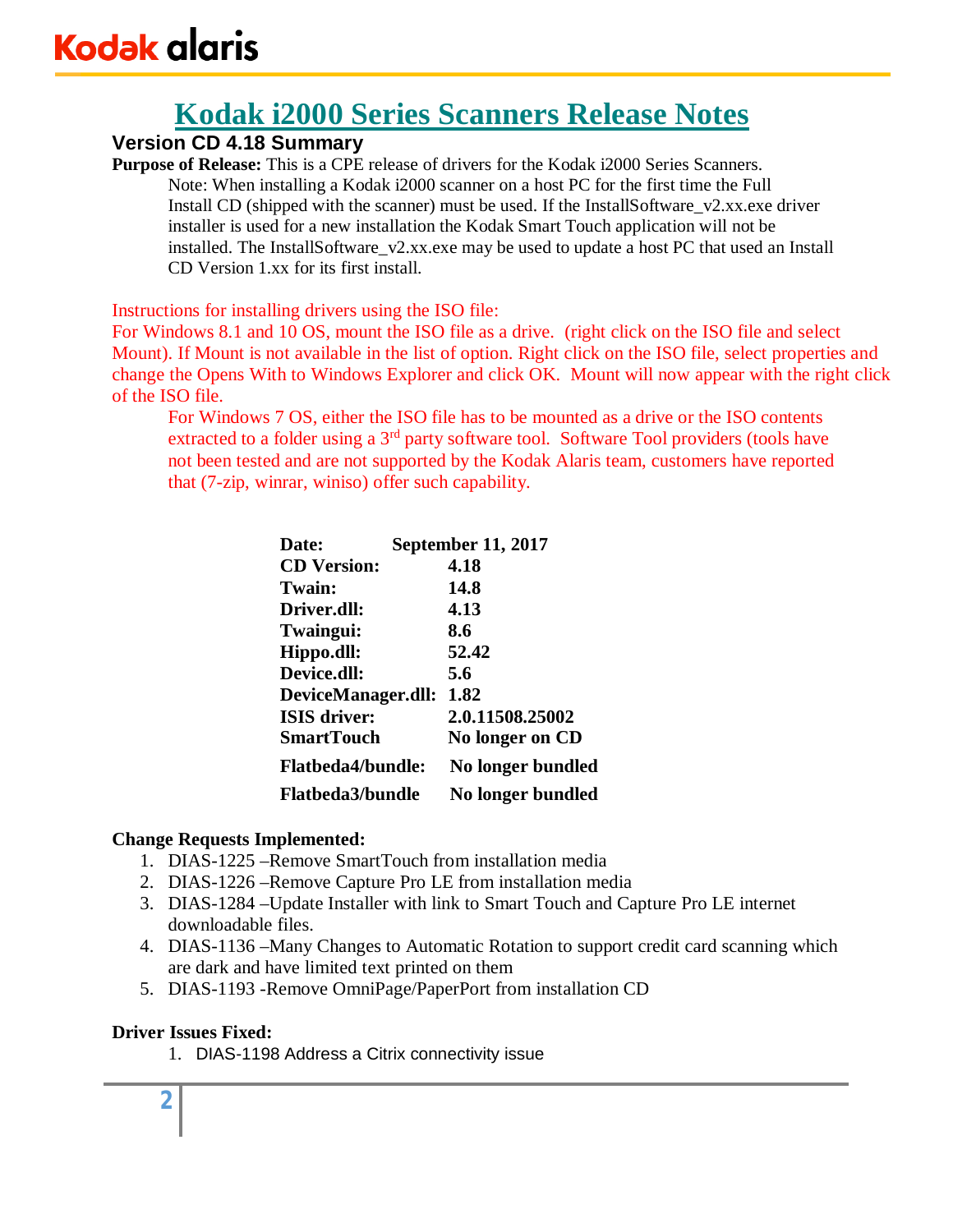2. DIAS-1126-Address issue with Windows VM using USB Redirection

# **Known Issues:**

1. None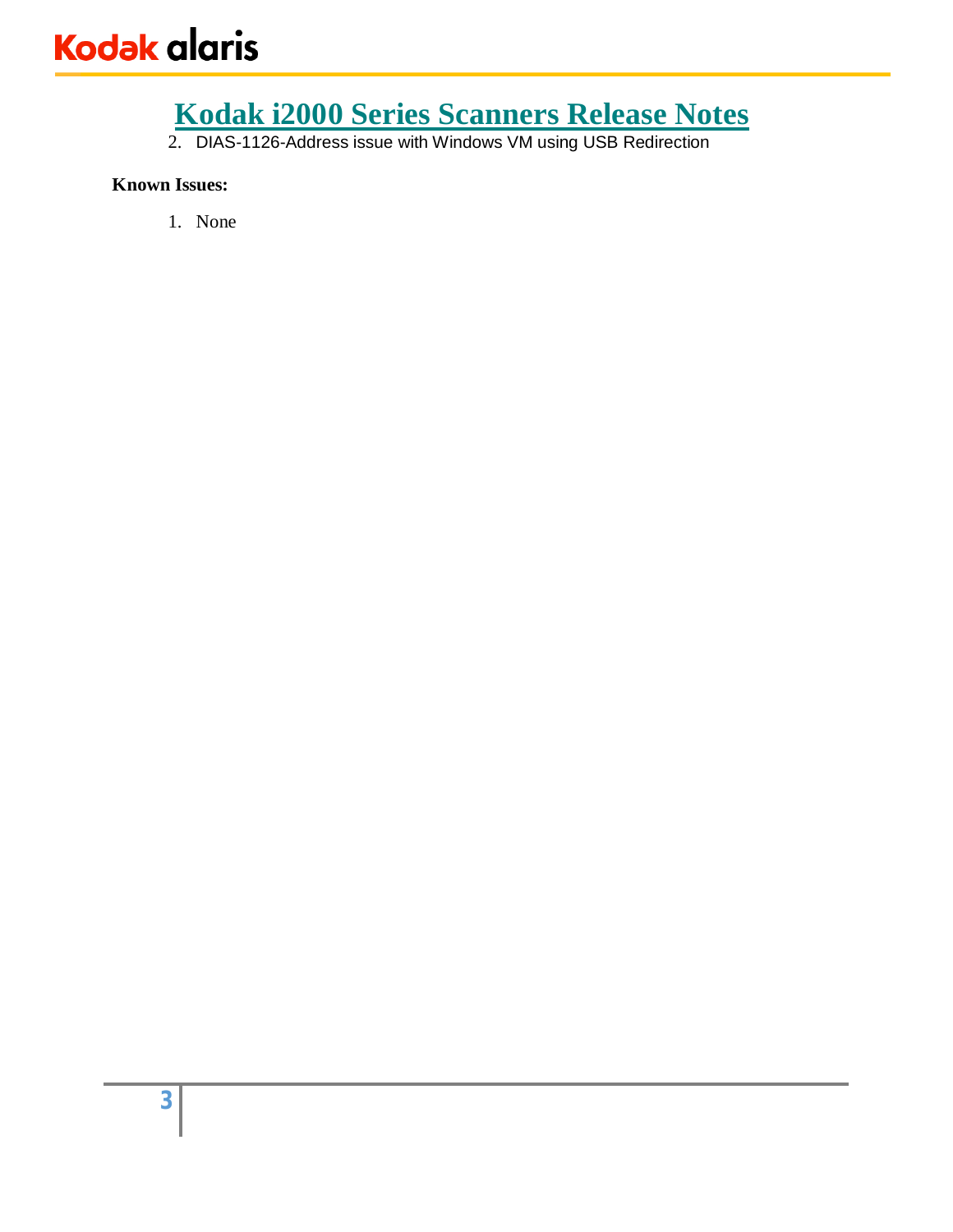# **Kodak i2000 Series Scanners Release Notes**

# **Version CD 4.15 Summary**

**Purpose of Release:** This is a CPE release of drivers for the Kodak i2000 Series Scanners. Note: When installing a Kodak i2000 scanner on a host PC for the first time the Full Install CD (shipped with the scanner) must be used. If the InstallSoftware\_v2.xx.exe driver installer is used for a new installation the Kodak Smart Touch application will not be installed. The InstallSoftware\_v2.xx.exe may be used to update a host PC that used an Install CD Version 1.xx for its first install.

| Date:                    | <b>January 11, 2017</b> |
|--------------------------|-------------------------|
| <b>CD</b> Version:       | 4.15                    |
| <b>Smart Touch</b>       | 1.8.67.448              |
| Twain:                   | 14.7                    |
| Driver.dll:              | 4.11                    |
| Twaingui:                | 8.1                     |
| Hippo.dll:               | 52.39                   |
| Device.dll:              | 5.5                     |
| DeviceManager.dll:       | 1.81                    |
| <b>ISIS driver:</b>      | 2.0.11508.25002         |
| <b>Flatbeda4/bundle:</b> | No longer bundled       |
| <b>Flatbeda3/bundle</b>  | No longer bundled       |

### **New Driver Features:**

1. Create a custom 2400 model for a specific customer in China

# **Smart Touch Features Fixed**

1. None

# **Driver Issues Fixed:**

3. None

### **Known Issues:**

2. None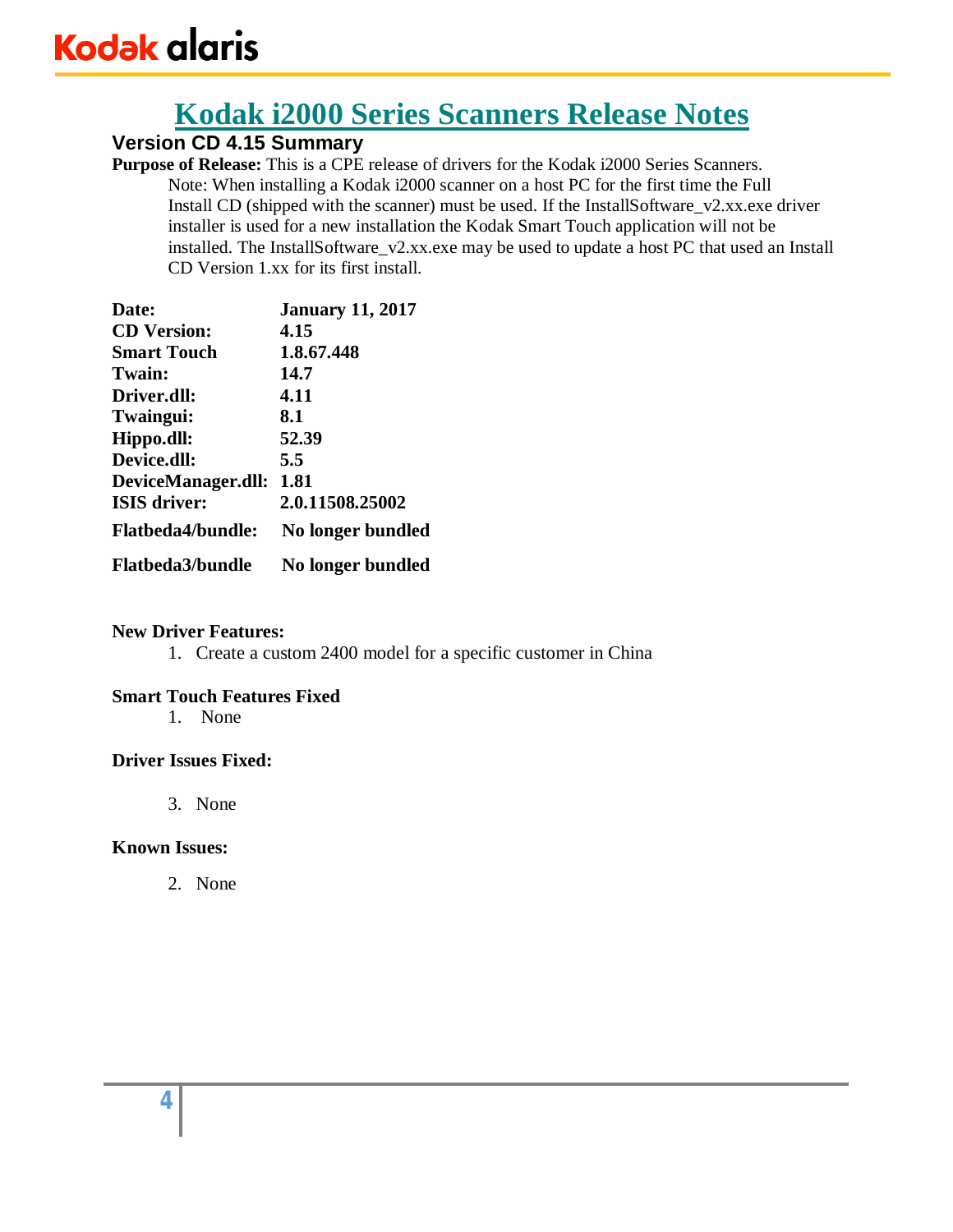# **Version CD 4.14 Summary**

**Purpose of Release:** This is a CPE release of drivers for the Kodak i2000 Series Scanners. Note: When installing a Kodak i2000 scanner on a host PC for the first time the Full Install CD (shipped with the scanner) must be used. If the InstallSoftware\_v2.xx.exe driver installer is used for a new installation the Kodak Smart Touch application will not be installed. The InstallSoftware\_v2.xx.exe may be used to update a host PC that used an Install CD Version 1.xx for its first install.

| Date:                    | <b>December 14, 2016</b> |
|--------------------------|--------------------------|
| <b>CD</b> Version:       | 4.14                     |
| <b>Smart Touch</b>       | 1.8.67.448               |
| Twain:                   | 14.7                     |
| Driver.dll:              | 4.11                     |
| Twaingui:                | 8.1                      |
| Hippo.dll:               | 52.39                    |
| Device.dll:              | 5.5                      |
| DeviceManager.dll:       | 1.80                     |
| <b>ISIS driver:</b>      | 2.0.11508.25002          |
| <b>Flatbeda4/bundle:</b> | No longer bundled        |
| <b>Flatbeda3/bundle</b>  | No longer bundled        |

# **New Driver Features:**

2. 64 Bit TWAIN Driver is available

### **Smart Touch Features Fixed**

- 2. Smart Touch Configure Screen Strings missing intermittently
- 3. Folder permissions being changed when users are scanning
- 4. ST won't install when a folder redirection of the users' home directories on a server has been moved.
- 5. the date is being repeated in the filename string.

### **Driver Issues Fixed:**

- 3. LCD Contrast Setting for i2x20 scanners is adjustable for FE Key
- 4. Linux Driver will run on computer with more than 19 cores
- 5. Unable to communicate with scanner after PC comes out of Sleep Mode
- 6. Various Manufacturing End of Line Process Issues

### **Known Issues:**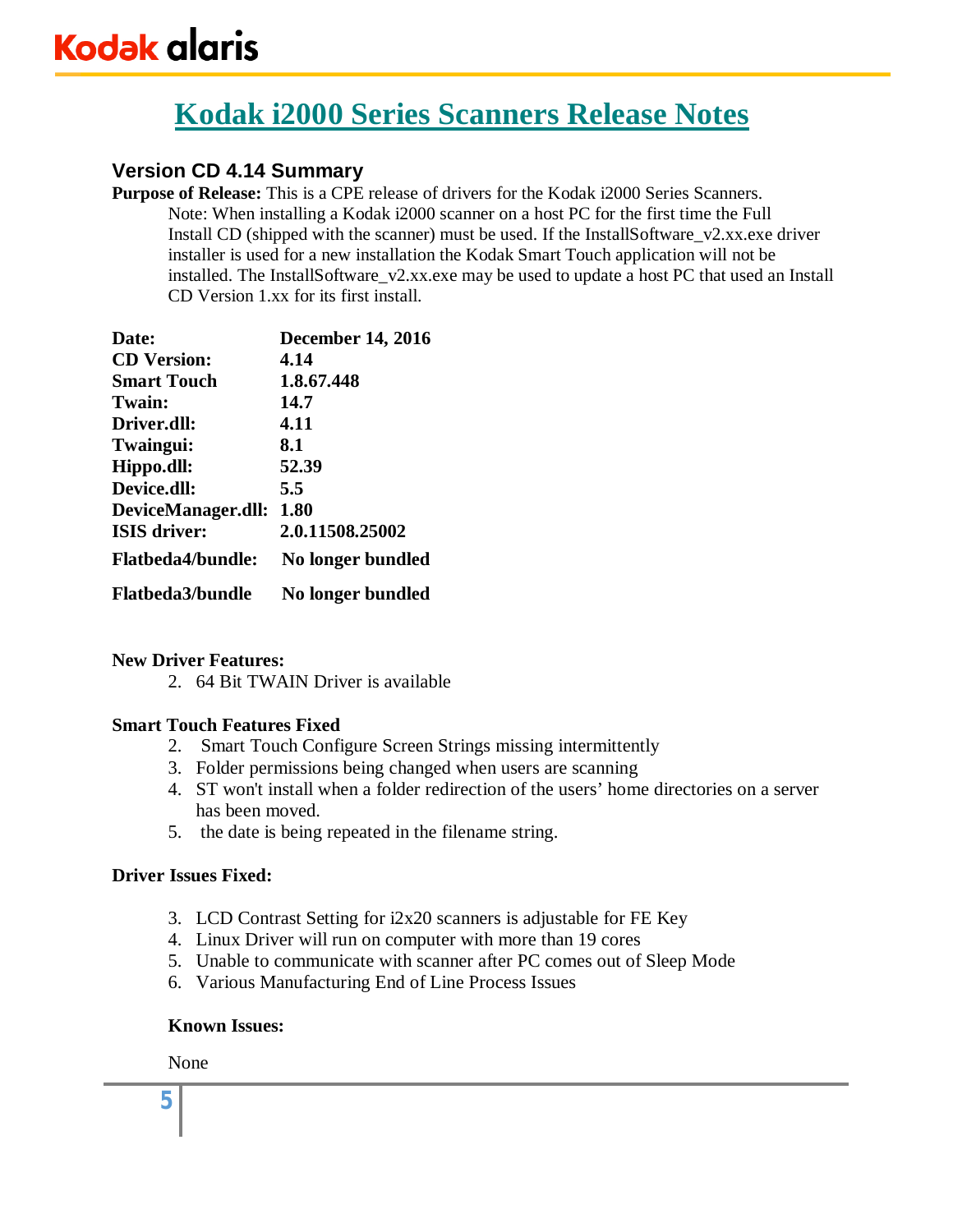# **Version CD 4.06.1 Summary**

**Purpose of Release:** This is a general release to the drivers for the Kodak i2x20 scanners which allows the service diagnostics keys for Scan Validation Tool to continue to function after October 12, 2016. No other changes from DVD 4.06 are in included

**Date: October 12, 2016 CD Version: 4.06.01**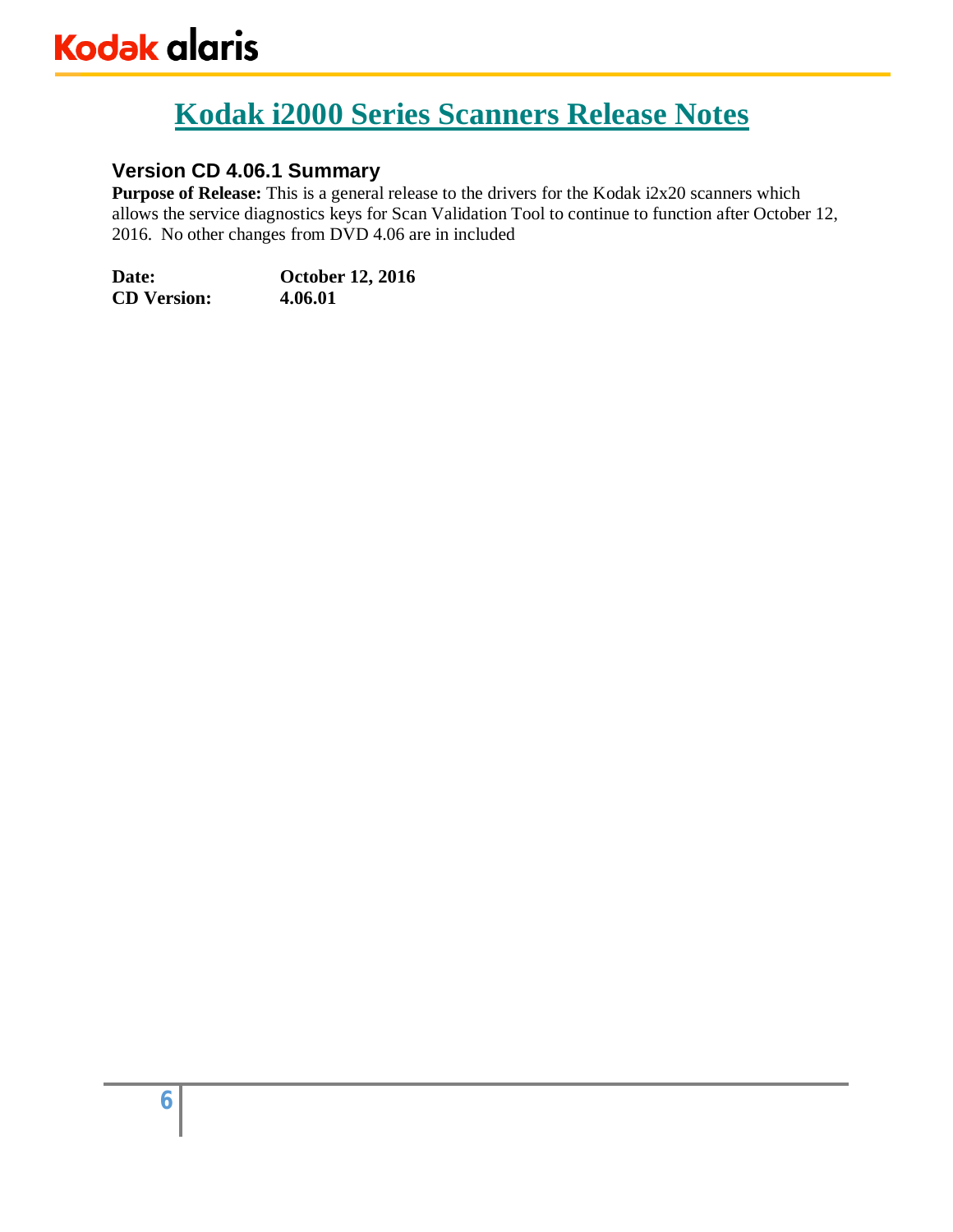# **Version CD 4.06 Summary**

**Purpose of Release:** This is a CPE release of drivers for the Kodak i2000 Series Scanners. Note: When installing a Kodak i2000 scanner on a host PC for the first time the Full Install CD (shipped with the scanner) must be used. If the InstallSoftware\_v2.xx.exe driver installer is used for a new installation the Kodak Smart Touch application will not be installed. The InstallSoftware\_v2.xx.exe may be used to update a host PC that used an Install CD Version 1.xx for its first install.

| Date:                    | March 1st, 2016   |
|--------------------------|-------------------|
| <b>CD</b> Version:       | 4.06              |
| <b>Smart Touch</b>       | 1.8.37.177        |
| Twain:                   | 14.4              |
| Driver.dll:              | 4.7               |
| Twaingui:                | 6.7               |
| Hippo.dll:               | 52.35             |
| Device.dll:              | 5.4               |
| DeviceManager.dll:       | 1.74              |
| <b>ISIS</b> driver:      | 2.0.11508.25002   |
| <b>Flatbeda4/bundle:</b> | No longer bundled |
| <b>Flatbeda3/bundle</b>  | No longer bundled |

### **New Driver Features:**

- 7. Add-support for "Orange and Red" color-dropout as a default option
- 8. Support Windows XP through 2016 (TWAIN only)
- 9. Remove ISIS XP support

### **Smart Touch Features Fixed**

- 6. Scan to Word and Excel
- 7. Barcode
- 8. Scan to the cloud

### **Driver Issues Fixed:**

1. ISIS ONLY: Receive "Unknown error. (-4523)" error message for White and Black fill color settings for Image Edge Fill with Color Photograph profile.

### **Known Issues:**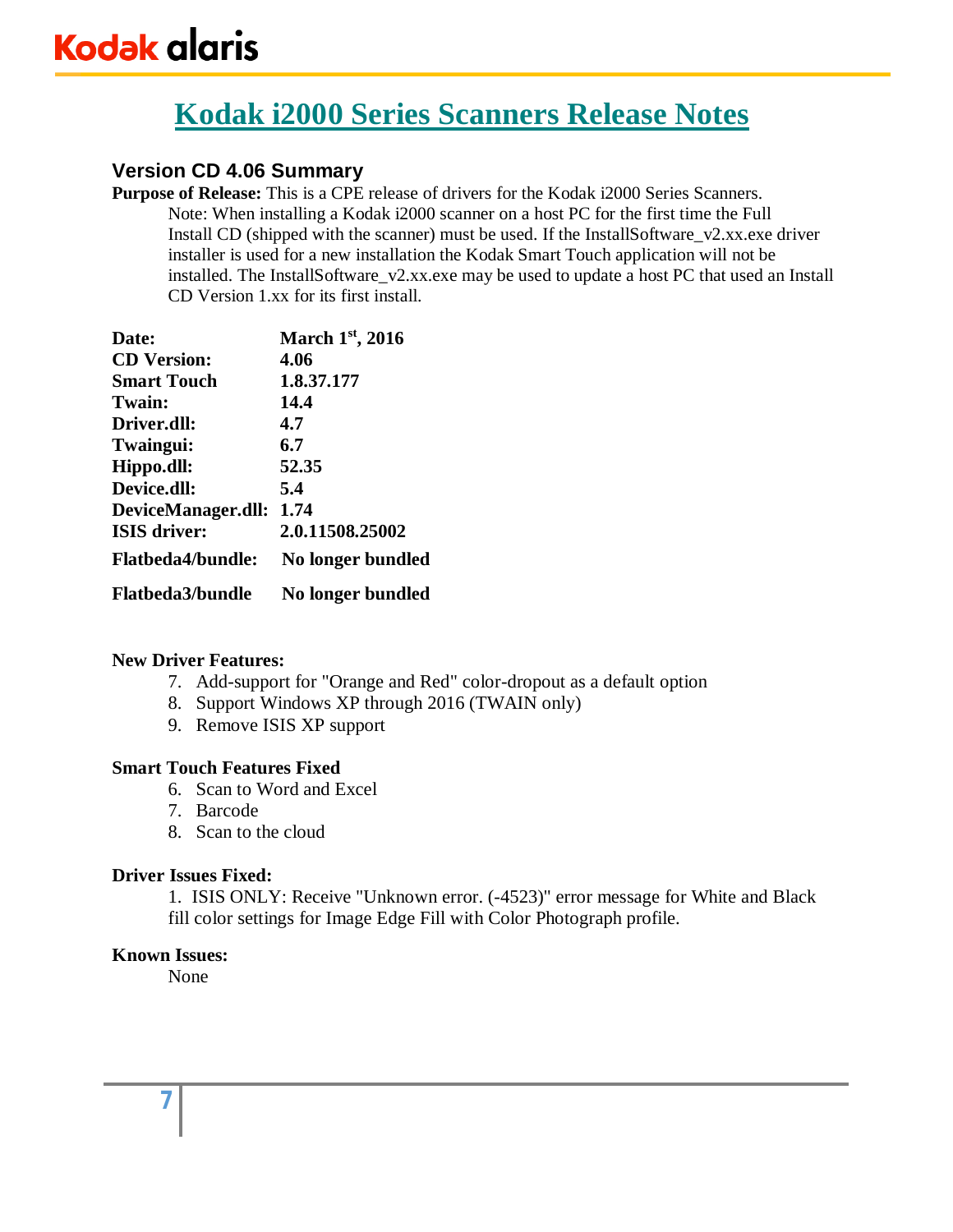# **Version CD 2.21 Summary**

**Purpose of Release:** This is a CPE release of drivers for the Kodak i2000 Series Scanners. Note: When installing a Kodak i2000 scanner on a host PC for the first time the Full Install CD (shipped with the scanner) must be used. If the InstallSoftware\_v2.xx.exe driver installer is used for a new installation the Kodak Smart Touch application will not be installed. The InstallSoftware\_v2.xx.exe may be used to update a host PC that used an Install CD Version 1.xx for its first install.

| Date:                    | June 27th, 2014 |
|--------------------------|-----------------|
| <b>CD</b> Version:       | 2.21            |
| <b>Smart Touch</b>       | 1.7.116         |
| Twain:                   | 12.12           |
| Driver.dll:              | 2.15            |
| Twaingui:                | 5.34            |
| Hippo.dll:               | 52.17           |
| Device.dll:              | 3.11            |
| DeviceManager.dll:       | 1.66            |
| <b>ISIS</b> driver:      | 2.0.11211.6001  |
| <b>Flatheda4/bundle:</b> | 2.17            |
| <b>Flatbeda3/bundle</b>  | 2.17            |

### **New Driver Features:**

- 10. Fine tuned the algorithm used for content based blank page deletion
- 11. Reduced the size of the hole that hole fill uses
- 12. Changed the name of Blank Image Detection to Blank Image Deletion
- 13. Using the new Graphical Icons

### **Smart Touch Features Fixed**

- 1. Replaced the OCR engine
- 2. Changed the URL used for BOX

# **Driver Issues Fixed:**

1. Fixed the issue when changing the Max length of a document, it did not "stick"

### **Known Issues:**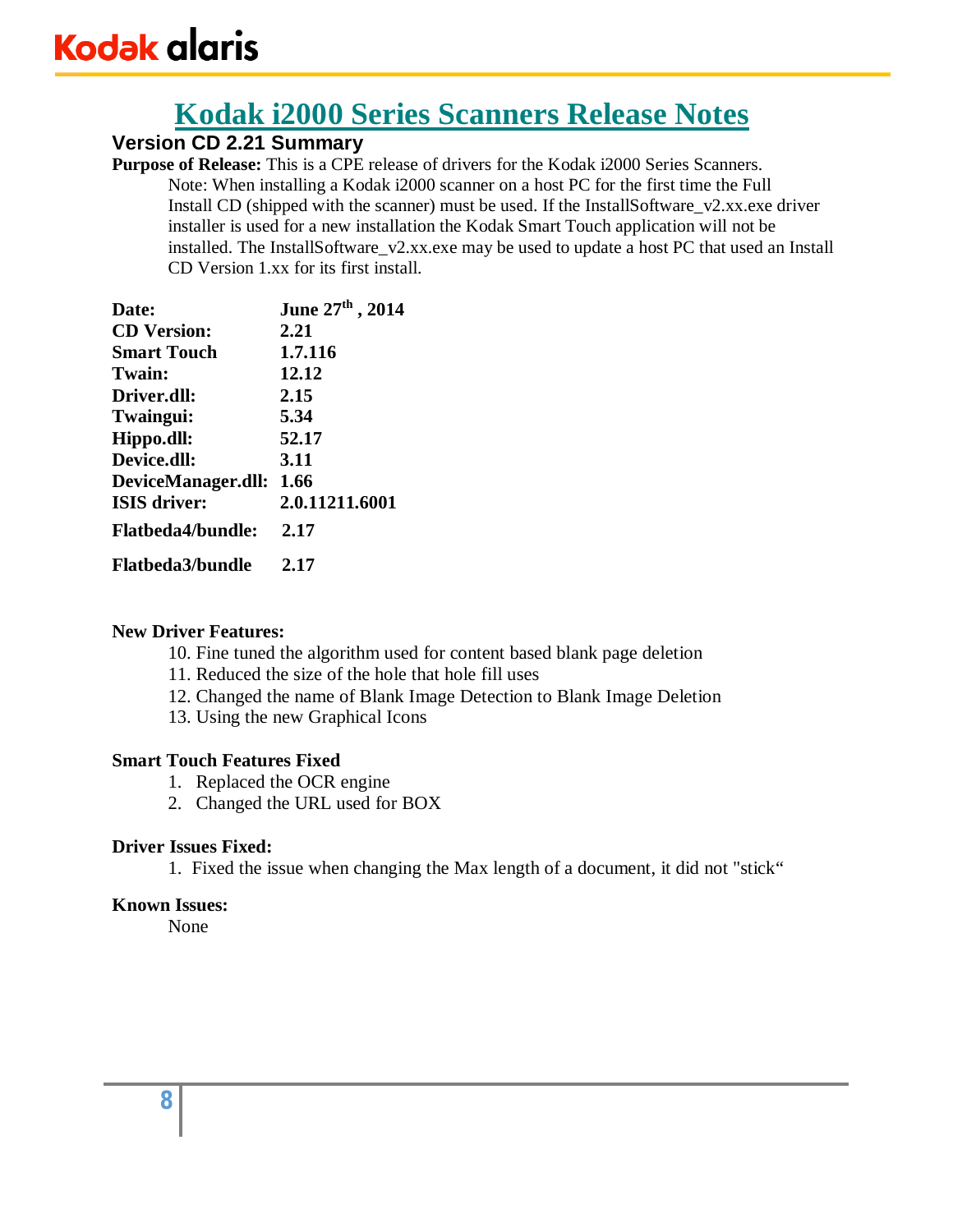# **Kodak i2000 Series Scanners Release Notes**

# **Version CD 2.15 Summary**

**Purpose of Release:** This is a CPE release of drivers for the Kodak i2000 Series Scanners. Note: When installing a Kodak i2000 scanner on a host PC for the first time the Full Install CD (shipped with the scanner) must be used. If the InstallSoftware\_v2.xx.exe driver installer is used for a new installation the Kodak Smart Touch application will not be installed. The InstallSoftware\_v2.xx.exe may be used to update a host PC that used an Install CD Version 1.xx for its first install.

| Date:                    | October 11 <sup>th</sup> , 2013 |
|--------------------------|---------------------------------|
| <b>CD</b> Version:       | 2.15                            |
| <b>Smart Touch</b>       | 1.7.85                          |
| Twain:                   | 12.9                            |
| Driver.dll:              | 2.10                            |
| Twaingui:                | 5.19                            |
| Hippo.dll:               | 52.14                           |
| Device.dll:              | <b>3.8</b>                      |
| DeviceManager.dll: 1.64  |                                 |
| <b>ISIS</b> driver:      | 2.0.11211.6001                  |
| <b>Flatbeda4/bundle:</b> | 2.16                            |
| <b>Flatbeda3/bundle</b>  | 2.16                            |

### **New Driver Features:**

None

# **Smart Touch Features Fixed**

- 3. Corrected the issue when reviewing documents in the viewer, the scaling randomly changes
- 4. Updated the Attribution which was missing information on Win 7 64 bit OS

### **Driver Issues Fixed:**

1. Fixed page-on-demand duplex scanning issue

# **Known Issues:**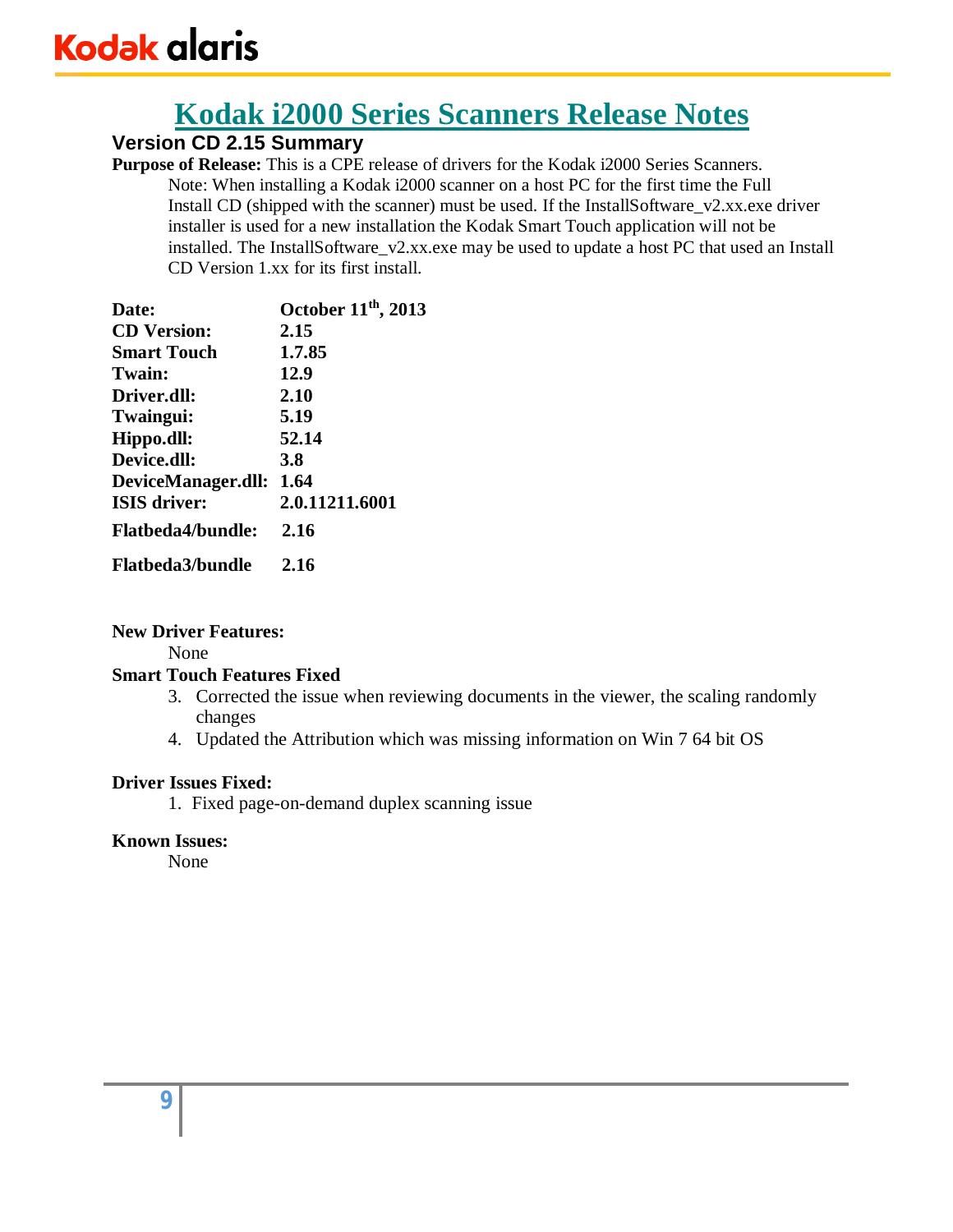# **Version CD 2.11 Summary**

**Purpose of Release:** This is a CPE release of drivers for the Kodak i2000 Series Scanners. Note: When installing a Kodak i2000 scanner on a host PC for the first time the Full Install CD (shipped with the scanner) must be used. If the InstallSoftware\_v2.xx.exe driver installer is used for a new installation the Kodak Smart Touch application will not be installed. The InstallSoftware\_v2.xx.exe may be used to update a host PC that used an Install CD Version 1.xx for its first install.

| Date:                    | June 26th, 2013 |
|--------------------------|-----------------|
| <b>CD</b> Version:       | 2.11            |
| Twain:                   | 12.8            |
| Driver.dll:              | 2.8             |
| Twaingui:                | 5.19            |
| Hippo.dll:               | 52.14           |
| Device.dll:              | 3.7             |
| DeviceManager.dll:       | 1.56            |
| <b>ISIS</b> driver:      | 2.0.11211.6001  |
| <b>Flatbeda4/bundle:</b> | 2.11            |
| <b>Flatheda3/bundle</b>  | 2.11            |

### **New Driver Features:**

- 1. Added Arabic User's Guide to master CD
- 2. Attribution update for current dating

### **Smart Touch Features**

None

**Issues Fixed:**

None

**Known Issues:** 

None

# **Kodak i2000 Series Scanners Software Release Notes Version CD 2.09 Summary**

**Purpose of Release:** This is a CPE release of drivers for the Kodak i2000 Series Scanners. Note: When installing a Kodak i2000 scanner on a host PC for the first time the Full Install CD (shipped with the scanner) must be used. If the InstallSoftware\_v2.xx.exe driver installer is used for a new installation the Kodak Smart Touch application will not be installed. The InstallSoftware\_v2.xx.exe may be used to update a host PC that used an Install CD Version 1.xx for its first install.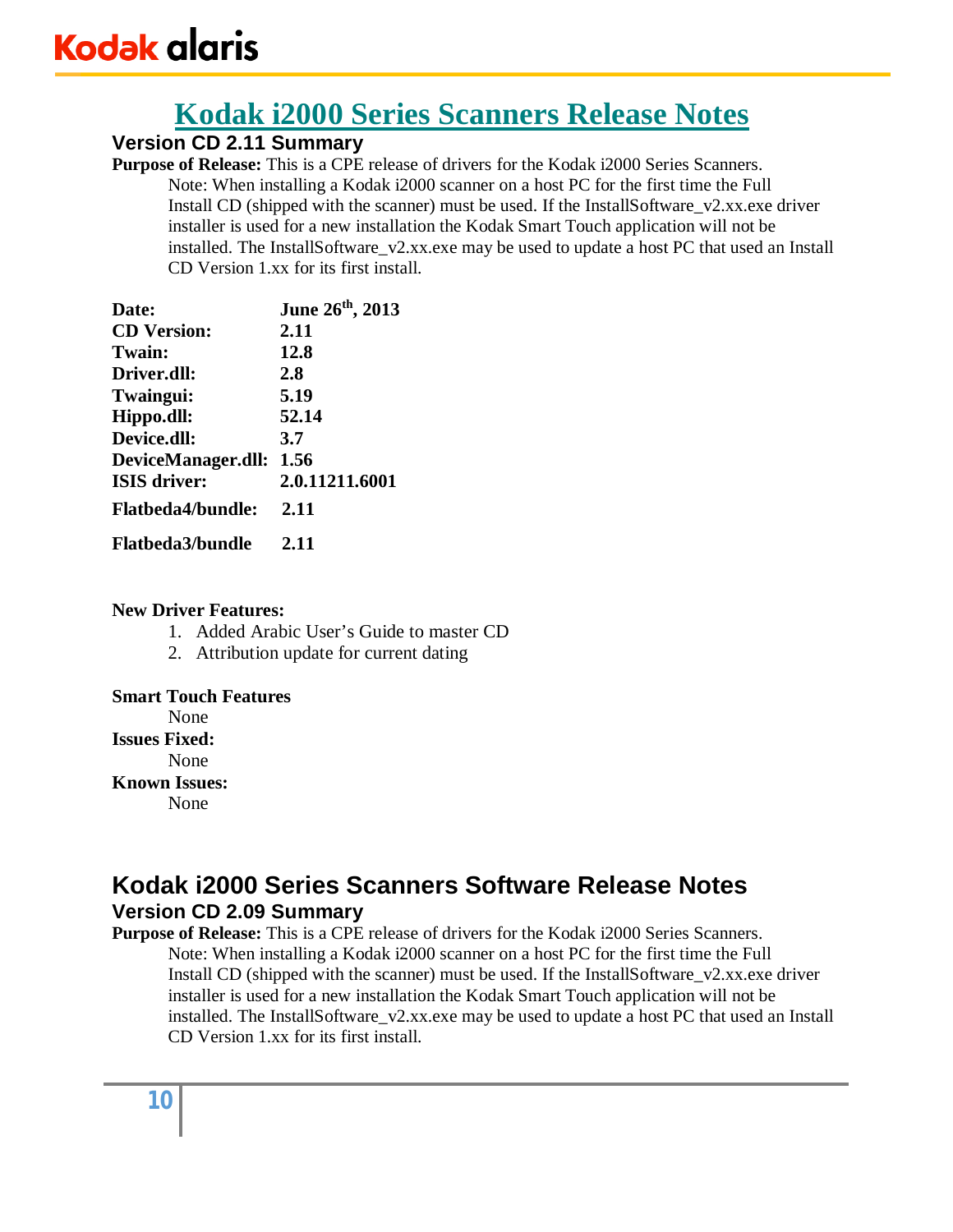# **Kodak i2000 Series Scanners Release Notes**

| Date:                    | April 15 <sup>th</sup> , 2013 |
|--------------------------|-------------------------------|
| <b>CD</b> Version:       | 2.09                          |
| Twain:                   | 12.5                          |
| Driver.dll:              | 2.6                           |
| Twaingui:                | 5.6                           |
| Hippo.dll:               | 52.3                          |
| Device.dll:              | 3.5                           |
| DeviceManager.dll:       | 1.5                           |
| <b>ISIS</b> driver:      | 2.0.11211.6001                |
| <b>Flatbeda4/bundle:</b> | 2.6                           |
| <b>Flatbeda3/bundle</b>  | 2.6                           |

#### **New Driver Features:**

- 3. New ISIS driver
- 4. Supports Ubuntu 12.04 LTS

# **Smart Touch Features**

# None

# **Issues Fixed:**

1. New translated publications added to the CD

## **Known Issues:**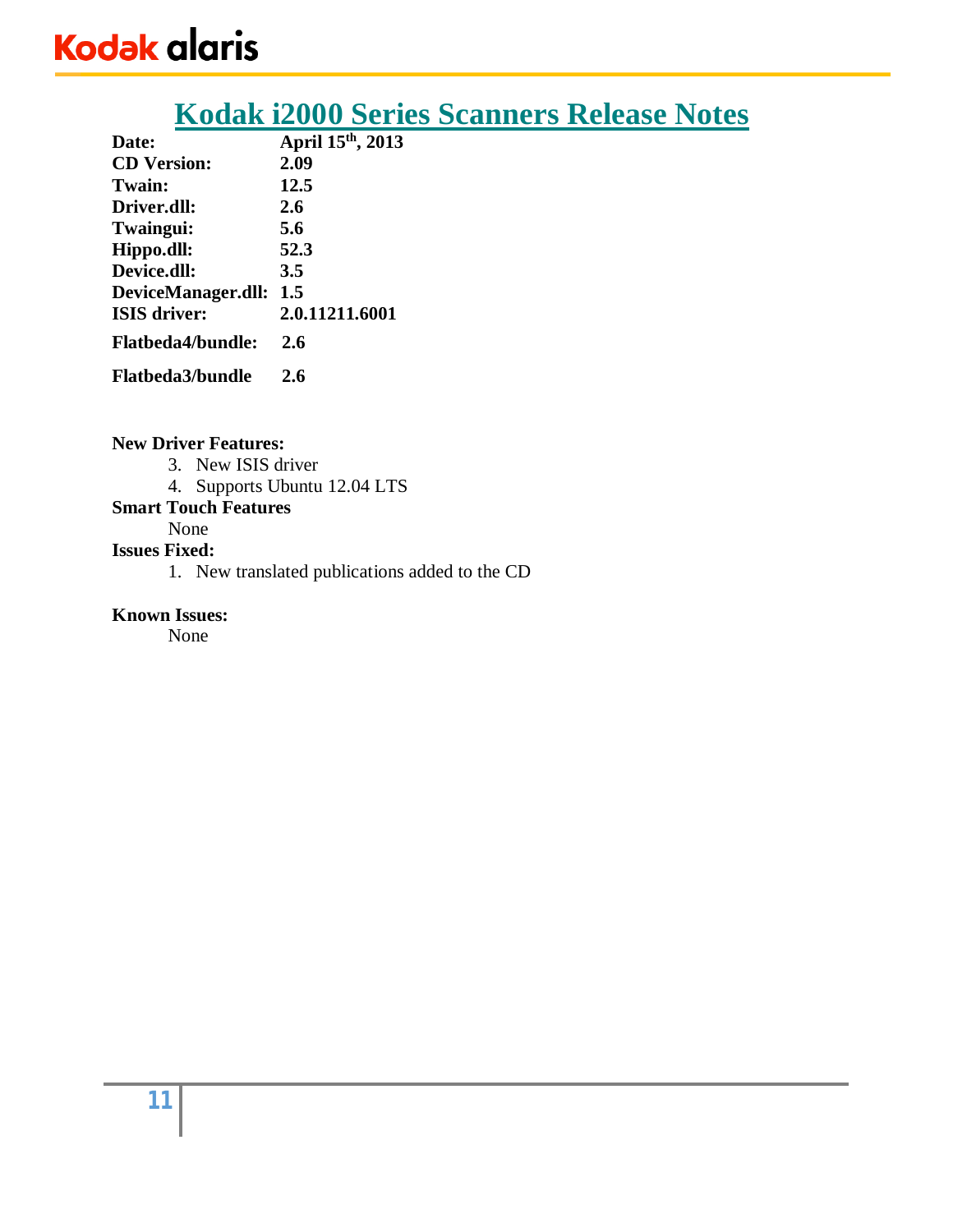# **Kodak i2000 Series Scanners Release Notes**

# **Version CD 2.06 Summary**

**Purpose of Release:** This is a CSM release of drivers for the Kodak i2000 Series Scanners. Note: When installing a Kodak i2000 scanner on a host PC for the first time the Full Install CD (shipped with the scanner) must be used. If the InstallSoftware\_v2.xx.exe driver installer is used for a new installation the Kodak Smart Touch application will not be installed. The InstallSoftware\_v2.xx.exe may be used to update a host PC that used an Install CD Version 1.xx for its first install.

| Date:                    | November 30th, 2012 |
|--------------------------|---------------------|
| <b>CD</b> Version:       | 2.06                |
| Twain:                   | 12.5                |
| Driver.dll:              | 2.6                 |
| Twaingui:                | 5.6                 |
| Hippo.dll:               | 52.3                |
| Device.dll:              | 3.5                 |
| DeviceManager.dll: 1.5   |                     |
| <b>ISIS</b> driver:      | 2.0.11204.11001     |
| <b>Flatbeda4/bundle:</b> | 2.6                 |
| <b>Flatbeda3/bundle</b>  | 2.6                 |

### **New Driver Features:**

- 1. Support for Windows 8 (32-bit and 64-bit)
- 2. Auto shutoff feature to meet EuP requirements

### **Smart Touch Features**

- 1. Scan to the "Cloud" (Box.net, Evernote and other cloud apps using Webdev)
- 2. Silent installer option

### **Issues Fixed:**

- 2. ECDO color names were not translated in Japenese
- 3. JPEG superior Quality level was 90, it is now 100
- 4. Smart Touch now launches Outlook 64-bit
- 5. Smart Touch Files were named incorrectly when using dual stream output

# **Known Issues:**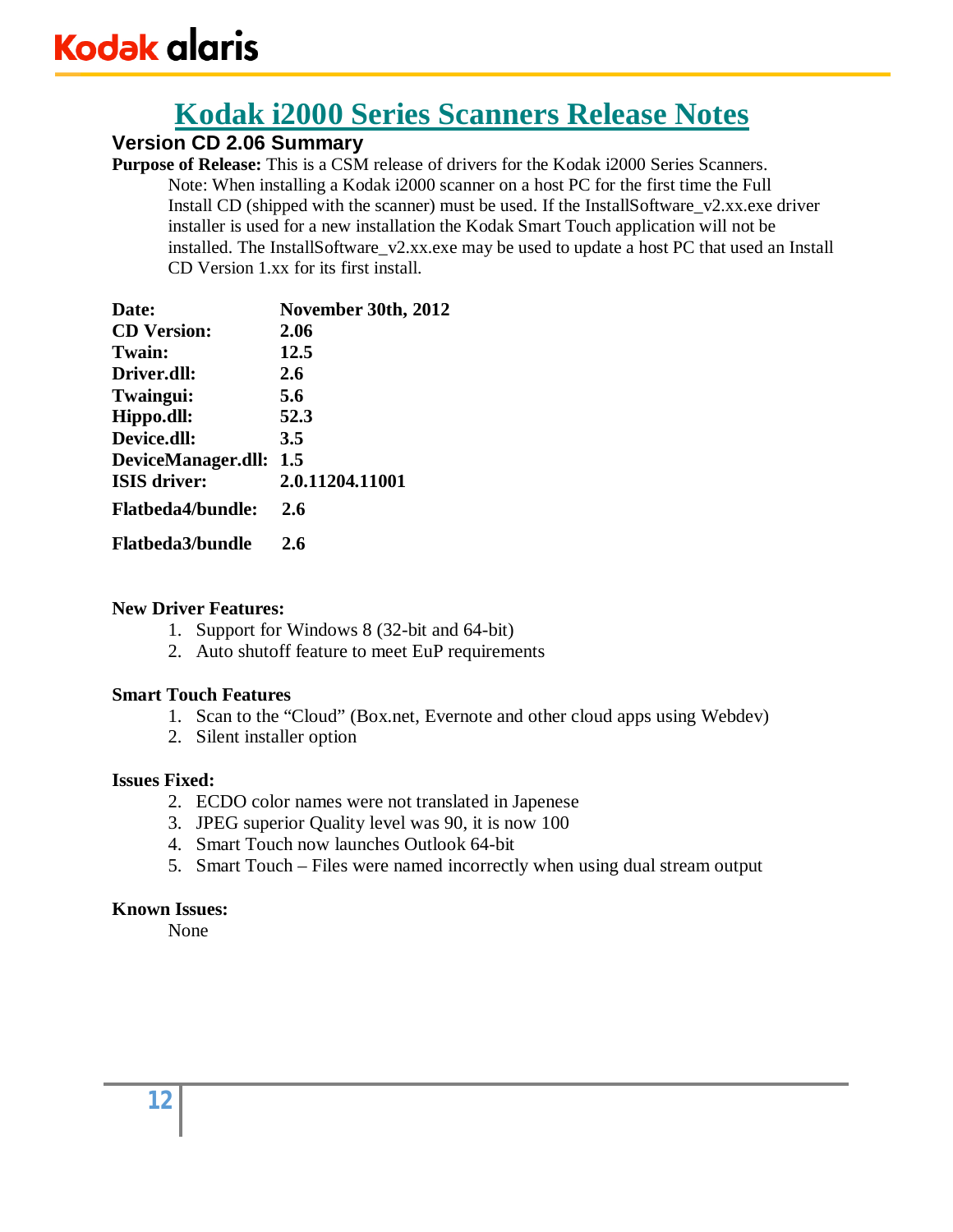# **Kodak i2000 Series Scanners Release Notes**

# **Version CD 1.17 Summary**

**Purpose of Release:** This is a CSM release of drivers for the Kodak i2000 Series Scanners. Note: When installing a Kodak i2000 scanner on a host PC for the first time the Full Install CD (shipped with the scanner) must be used. If the InstallSoftware\_v1.xx.exe driver installer is used for a new installation the Kodak Smart Touch application will not be installed. The InstallSoftware\_v1.xx.exe may be used to update a host PC that used an Install CD Version 1.03 for its first install.

| Date:                    | November 30th, 2011 |
|--------------------------|---------------------|
| <b>CD</b> Version:       | 1.17                |
| Twain:                   | 11.23               |
| Driver.dll:              | 1.24                |
| Twaingui:                | 4.42                |
| Hippo.dll:               | 50.17.6.14          |
| Device.dll:              | 1.21                |
| DeviceManager.dll: 1.33  |                     |
| <b>Flatbeda4/bundle:</b> | 1.24                |
| <b>Flatbeda3/bundle</b>  | 1.16                |

### **New Driver Features:**

- 3. Support for Kodak A3 Flatbed Scanners
- 4. Support for "hot pluggable" Flatbed Scanners
- 5. Support for 500 dpi scanning
- 6. The Const.ini file is back for language support
- 7. Greek, Polish and Romanian User's Guides have been added
- 8. Improved the throughput when scanning short documents (i.e checks)

### **Smart Touch Features**

- 3. Ability to enter a carriage return into the Smart Touch shortcut name
- 4. Improve the speed of the OCR output
- 5. Provide additional options for file name formats

# **Issues Fixed:**

- 6. When using Capture Desktop and using another language other than English, the scanner can't be found
- 7. Lexicon Executor crashing error
- 8. CAP\_AUTOSCAN handling error
- 9. ISIS: Sheet Counter is not incrementing

# **Known Issues:**